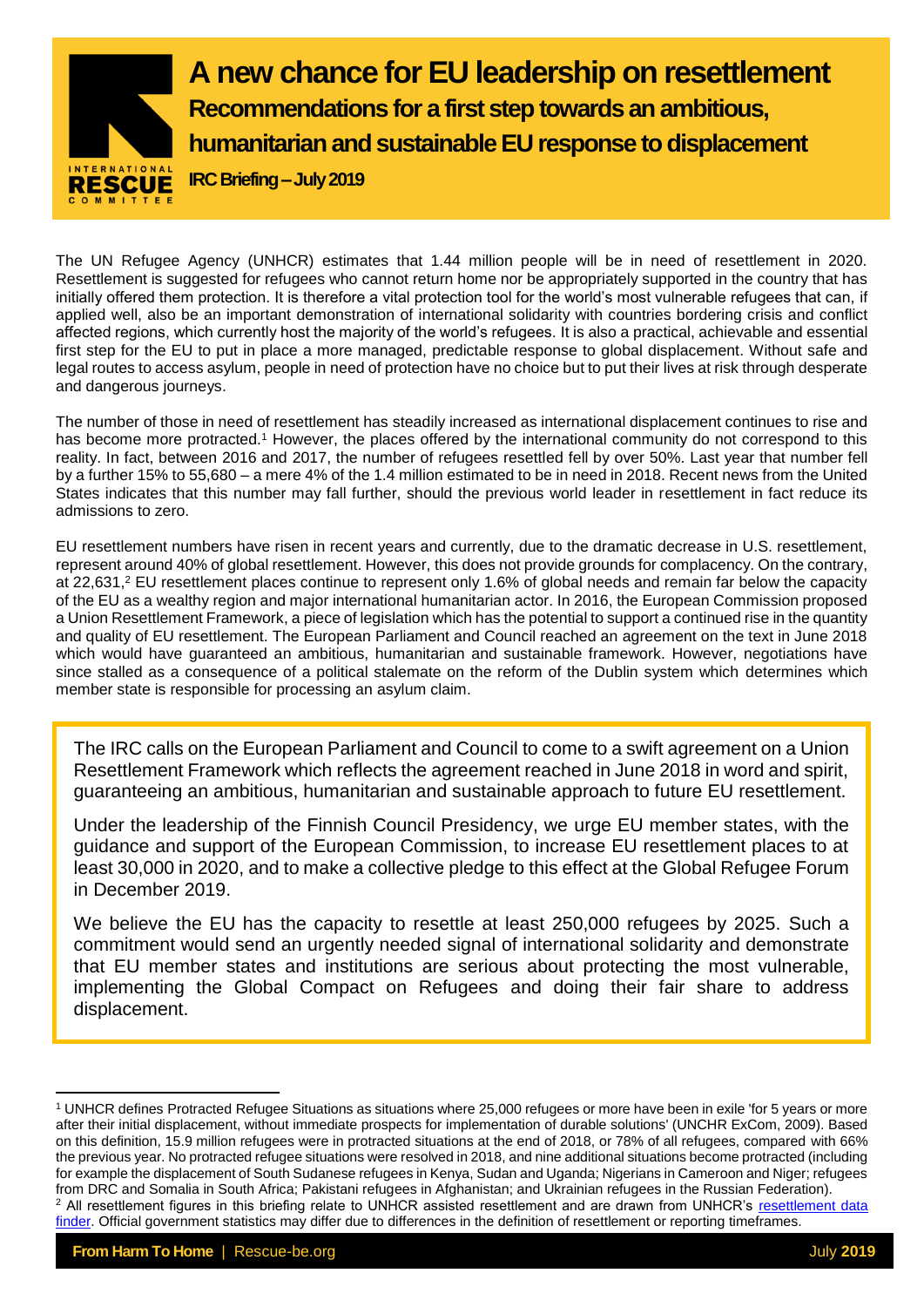### What can the EU do?

**The IRC believes that the EU has the capacity and the moral obligation to resettle at least 250,000 refugees by 2025, and to make a collective pledge to this effect at the Global Refugee Forum in December 2019.** This is a realistic and achievable number, with a modest annual increase of 10,000 spread over 27 countries: overall numbers have been above 22,000 for the past two years with an increase of 9,700 already achieved between 2016 and 2017. Pledges should be gradually scaled up, beginning with at least 30,000 arrivals in 2020 and leading up to at least 70,000 in 2024.

The UK currently contributes around 5,000 resettlement places which will no longer be counted as part of any future EU pledge – nevertheless, an EU-wide increase of 7,369 to 30,000 in 2020 would mean an average increase of only 273 refugees per remaining member state if all countries participated. An increase proportionate to current resettlement numbers (arrivals in 2018) in existing resettlement countries would mean that the three largest remaining resettlement countries, France, Sweden and Germany, would resettle 6,774, 6,456, and 4,266 refugees; an increase between 1,000 and 1,500 each. Countries like Estonia, Lithuania and Bulgaria would need to resettle fewer than ten additional refugees. In practice, these moderate increases will likely be further reduced by countries re-starting previous programmes and others increasing their caseloads more significantly. In the future, the adoption of the Union Resettlement Framework and ongoing capacity building initiatives in new and emerging EU resettlement countries should also mean that these countries can contribute a far larger share than is currently the case. Proportionate increases in the years 2021 – 2025 should therefore be more equitable.

**30,000 constitutes just 2% of the 1.44 million in need of resettlement in 2020, and even presuming that global needs remain the same rather than continuing to rise, 250,000 would only constitute 17% – less than the EU's GDP and overall wealth would suggest its capacity to be. While every improvement is of the utmost importance to those in need, increasing resettlement to this degree cannot therefore be enough – alongside reforming the Common European Asylum System, the EU must also continue to support the expansion of complementary pathways that offer an equal degree of protection, including through funding and advocacy.** 

# Why should the EU act now?

In 2017, the EU Commission called upon member states to resettle 50,000 refugees over two years. The implementation of this scheme has been slow and will come to an end in December 2019. Pending the adoption of a Union Resettlement Framework, a new interim pledge will ensure there is a continued incentive for member states to resettle and prevent a gap in EU commitments. Furthermore, EU institutions, member states and civil society have invested significant resources in capacity building for resettlement in recent years. These efforts must bear fruit and be evidenced by a significant increase in places made available to refugees in order to remain justifiable.

The Global Refugee Forum in December provides an excellent opportunity to demonstrate that the EU is serious about the international responsibility sharing which member states committed to as part of the Global Compact on Refugees, by making an ambitious collective resettlement pledge. With global displacement remaining at a record high, global resettlement numbers continuing to fall and new arrivals in the EU down to pre-2014 levels, the EU should now send a strong signal of international solidarity with refugee hosting countries in order to remain a credible humanitarian actor. In this way the EU would also make an important and timely contribution to UNHCR's three year resettlement strategy, which has called for 1 million resettlement places by 2028.<sup>3</sup>

**Inaction is not an option: already vulnerabilities are increasing and regions are becoming more instable as a result of the lack of EU leadership. Countries hosting the majority of the world's refugees are threatening to expel refugees as a direct consequence of lacking support from the international community. Durable solutions for refugees are moving into the ever more distant future as displacement becomes more protracted, resources and political will in hosting countries become increasingly scarce, and global resettlement numbers continue to fall.**

 $3$  UNHCR: The Three-Year Strategy on Resettlement and Complementary Pathways, June 2019, availabl[e here.](https://www.unhcr.org/protection/resettlement/5d15db254/three-year-strategy-resettlement-complementary-pathways.html)

<u>.</u>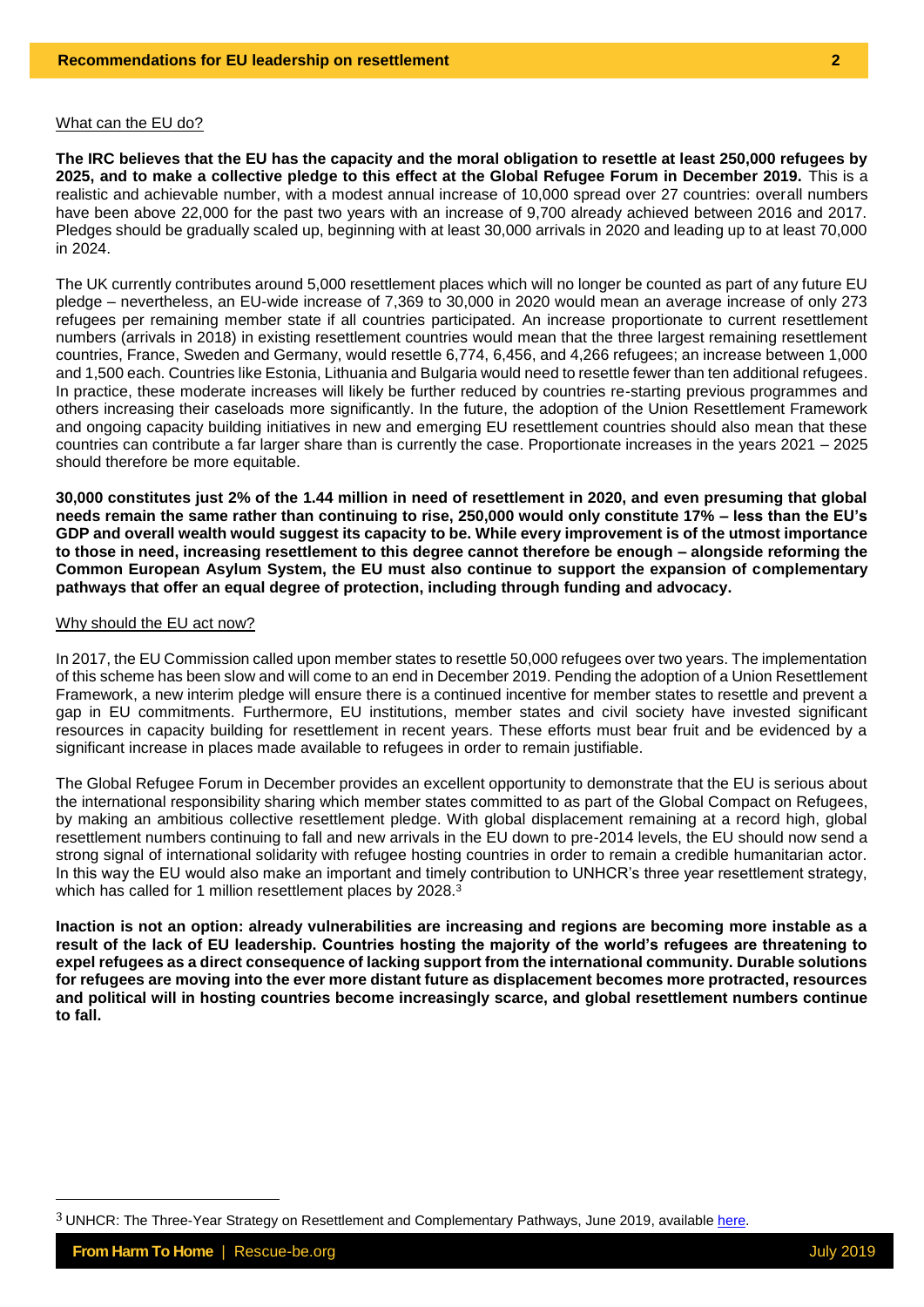### **The IRC recommends:**

- As the implementation of the 50,000 scheme comes to an end in December, **the European Commission should encourage member states to make at least 30,000 resettlement places available in 2020**, and ensure that EU funding is available to financially incentivise this, rather than making an increase in available budget under AMIF depend on member state pledges.
- **Member states should commit to an ambitious number of resettlement places which represent an increase from 2018 and amount to at least 30,000 arrivals in 2020.** Governments should indicate their capacity to contribute to the Commission at their earliest convenience and in any case by the requested deadline on 15 September.
- **Pledges should be implemented within the year – 30,000 refugees should in fact arrive in the EU by 1 January 2021, and 250,000 should arrive by 1 January 2025.** This is important to be able to track and compare real progress towards achieving durable solutions for refugees, which should remain the primary goal of resettlement to the EU.
- **We urge the EU, led by the Finnish Presidency and the European Commission, to make a collective pledge at the Global Refugee Forum in December 2019** to increase EU resettlement to 30,000 in 2020 and to resettle 250,000 refugees by 2025. This would send a crucial signal of international solidarity and responsibility sharing, contributing to peace and stability at a time when displacement remains at a record high yet the international humanitarian system is faced by a number of threats.
- **The Finnish Council Presidency should prioritise re-starting the negotiations on a Union Resettlement Framework** and should encourage member states to come to a swift agreement with the European Parliament which reflects the word and spirit of the June 2018 technical agreement, which met the criteria for an ambitious, humanitarian and sustainable resettlement framework.
- **We encourage the European Parliament to consider splitting the Union Resettlement Framework from the remaining Common European Asylums System package to allow finalisation of this file**, which is near completion and would send an important political signal on the intention of the EU to protect refugees and contribute to international responsibility sharing.
- **EU resettlement should be diverse in the countries of asylum, the nationalities and profiles of the refugees offered protection.** The Commission should encourage and incentivise member states first and foremost to prioritise countries of asylum in line with UNHCR's global needs assessment. Within these needs, resettlement should be increased in particular from countries hosting protracted displacement situations and those where resettlement, strategically used, can help improve the protection situation for refugees and asylumseekers ineligible for resettlement.
- Tracking progress on EU resettlement remains a challenge, with different figures reported depending for example on whether or not resettlement is UNHCR-assisted or takes place within an EU or national scheme; not always taking into account the modality of arrival and the status awarded; and with pledges not necessarily corresponding to arrivals within a particular year or unfulfilled pledges being 'recycled'. **The European Commission should resume regular reporting on resettlement as was previously the case with relocation and resettlement schemes. Member states and UNHCR should agree a unified reporting format which allows for comparable data collection, and should disaggregate data to allow for tracking of arrivals through humanitarian admission and resettlement, including the status awarded in each case.**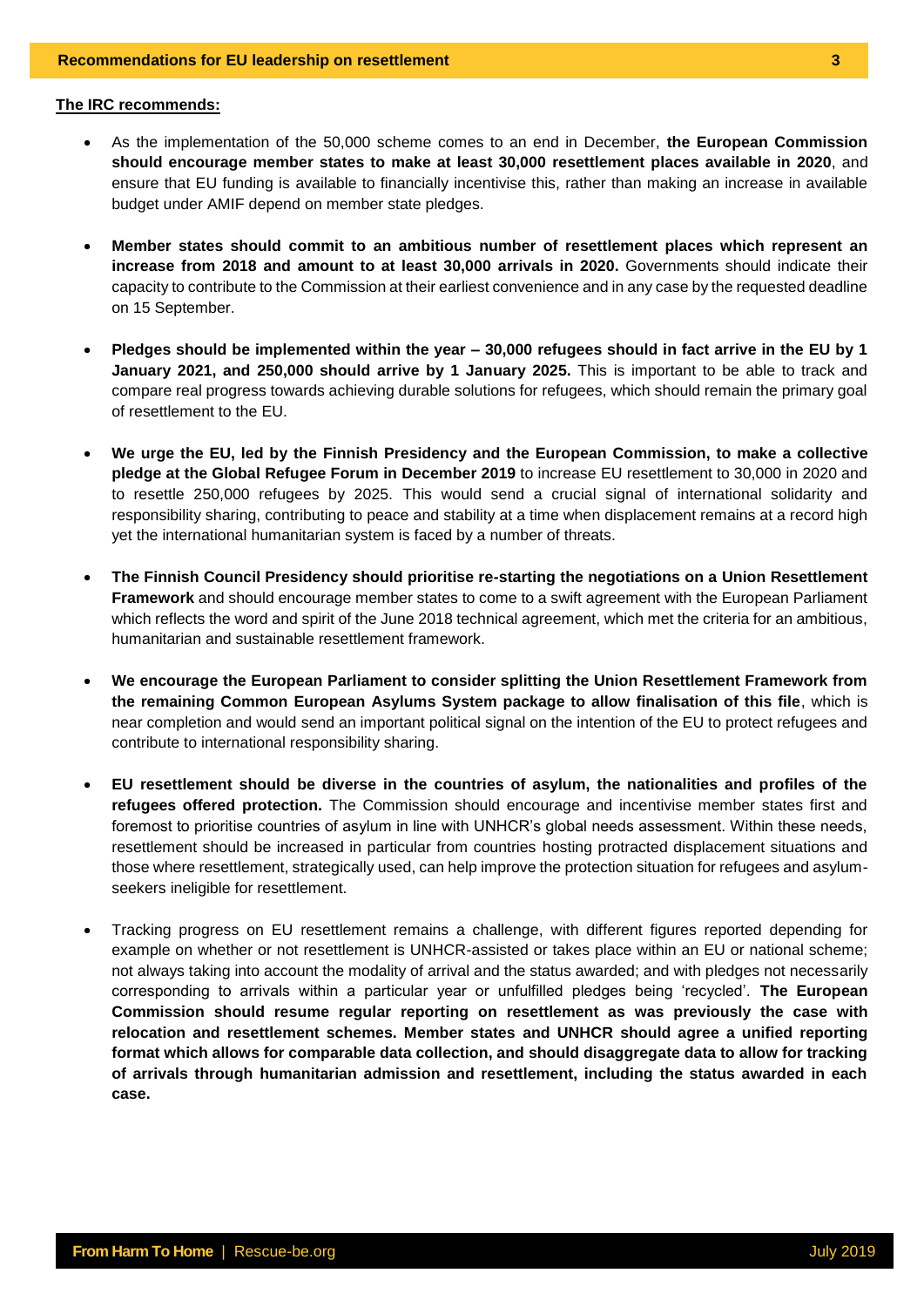### **The IRC and resettlement**

The IRC's experience offers us a unique perspective on conditions for refugees and the challenges and opportunities available as global displacement levels remain at a record high. Founded in 1933 at the request of Albert Einstein when refugees were fleeing Europe, today we work in over 40 countries, giving us a real understanding of the causes of displacement.

# **Resettlement in the United States**

The IRC is the largest of nine non-profit resettlement agencies partnering with the U.S. Government in a unique publicprivate partnership known as the U.S. Refugee Admissions Program (USRAP) that was established in 1980. The IRC resettles refugees across a network of 23 offices in 15 states and has welcomed more than 400,000 people from 119 countries over the past four decades. In recent years we have supported around 35,000 refugees annually on their path to permanent integration and citizenship, including through language and cultural orientation programmes, access to health, education and social services, and early employment support. Refugee integration in the U.S. is focused on helping refugees to rebuild their lives and become self-sufficient: in 2018, for example, over 87 percent of IRC's clients enrolled in an early employment program known as Matching Grant were self-sufficient within just six months of arrival.

The IRC manages the Cultural Orientation Resource Exchange (CORE), which provides cultural orientation information, materials and training to all partners engaged in providing pre- and post-arrival support to refugee newcomers, to help them acquire the knowledge, skills and attitudes needed to adapt and thrive in the U.S.<sup>4</sup> The IRC has also been active in large-scale overseas U.S. resettlement processing since 1977, when the U.S. Department of State turned to the IRC to establish the first office in Bangkok. IRC subsequently managed USRAP overseas processing operations in Sudan, Sierra Leone, Germany, France, Austria, Italy, Spain, and Croatia. The IRC, through a cooperative agreement with the US Government, currently operates the Resettlement Support Center (RSC) for Asia with offices in Thailand and Malaysia, assisting thousands of refugees whose applications are under consideration by U.S. officials for resettlement in the United States. Since 2006, IRC has supported the departure of over 175,000 refugees from the region.

### **Global Technical Assistance**

Drawing on decades of practical experience, the IRC has provided capacity building support to civil society and government stakeholders in 18 emerging resettlement countries in Europe and South America, with the aim of growing resettlement.

Through the European Resettlement and Integration Technical Assistance (EURITA) programme, initially funded by the U.S. Department of State and now by the EU's Asylum, Migration and Integration Fund (AMIF), the IRC shares experiences in refugee resettlement and integration with practitioners in European States developing resettlement and integration programs. Working closely with UNHCR and IOM on the Emerging Resettlement Countries Joint Support Mechanism, IRC provided workshops in South America and is a key contributor to training modules on community engagement and post arrival services.

| <b>Countries engaging in</b><br><b>IRC's TA services</b> |                   |
|----------------------------------------------------------|-------------------|
| Argentina                                                | Latvia            |
| Armenia                                                  | Lithuania         |
| <b>Brazil</b>                                            | <b>Montenegro</b> |
| <b>Bulgaria</b>                                          | <b>Portugal</b>   |
| <b>Chile</b>                                             | Romania           |
| <b>Croatia</b>                                           | <b>Serbia</b>     |
| <b>Estonia</b>                                           | <b>Spain</b>      |
| Greece                                                   | <b>Slovakia</b>   |
| Ireland                                                  | <b>Uruguav</b>    |
| Italv                                                    |                   |

Each workshop is tailored to the participating country's specific context and requested needs, based on an individualised assessment. Workshop participants will together create measurable action plans and tools designed to enhance the development and implementation of resettlement and integration strategies in their home country.

IRC's U.S. programmes have hosted over 17 international delegations in the past few years, with the most recent visit including a 14 participant delegation from Brazil that visited IRC's Seattle and Salt Lake City offices to learn more about community engagement and agricultural programming for new arrivals. The IRC is also providing open-source resources through its EURITA.org website as well as conducting webinars and exploring other ways to continue virtual support.

Furthermore, IRC works closely with UNHCR and other partners engaged in advancing the Three Year Strategy on Resettlement and Complementary Pathways. One initiative the IRC is actively engaged in is the creation of a selfsustaining, revolving fund capitalised by a blend of public and private finance that shoulders the upfront costs of resettlement and is replenished through the economic returns refugees generate once resettled. In partnership with the Center for Global Development and interested countries and in partnership with Social Finance UK, the IRC aims to structure, pilot, and scale a fund that will help resettle all refugees in need of resettlement.

<u>.</u>

<sup>4</sup> Find out more about CORE at <https://coresourceexchange.org/>